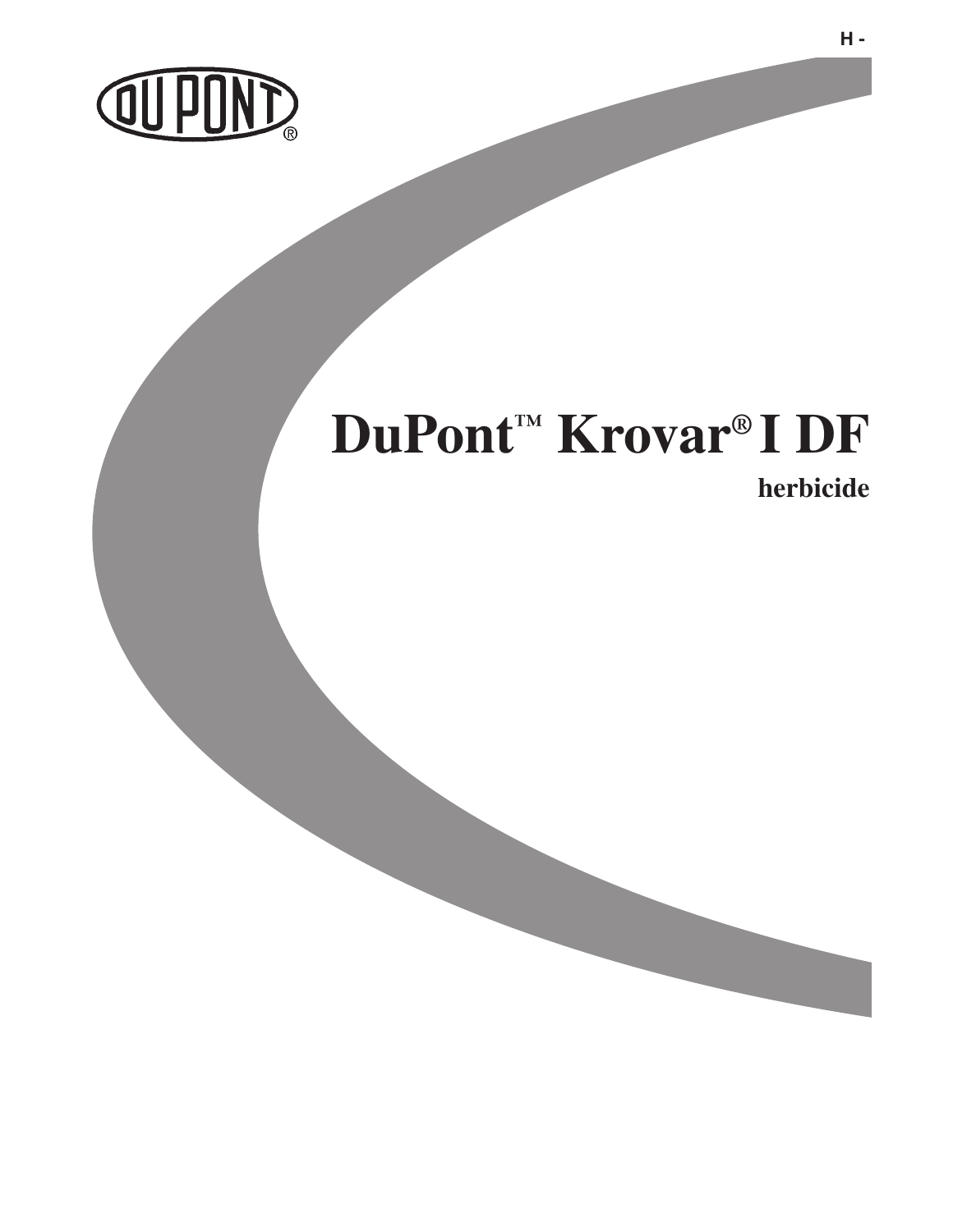# **TABLE OF CONTENTS**

| ACTIVE INGREDIENT 1                          |  |
|----------------------------------------------|--|
| PRECAUTIONARY STATEMENTS 1                   |  |
|                                              |  |
| Hazards to Humans and Domestic Animals 1     |  |
|                                              |  |
| Engineering Control Statement 1              |  |
| User Safety Recommendations 1                |  |
|                                              |  |
| PRODUCT INFORMATION 2                        |  |
|                                              |  |
|                                              |  |
|                                              |  |
|                                              |  |
|                                              |  |
| Integrated Pest Management 3                 |  |
|                                              |  |
| AGRICULTURAL USES 3                          |  |
| Agricultural Use Requirements 3              |  |
| APPLICATION INFORMATION 3                    |  |
| TANK MIXTURES 3                              |  |
| WEEDS CONTROLLED 4                           |  |
|                                              |  |
|                                              |  |
|                                              |  |
|                                              |  |
|                                              |  |
|                                              |  |
|                                              |  |
| USE RESTRICTIONS - STATE OF FLORIDA 5        |  |
| APPLICATION INFORMATION 5                    |  |
|                                              |  |
|                                              |  |
|                                              |  |
|                                              |  |
|                                              |  |
|                                              |  |
|                                              |  |
|                                              |  |
| Under Asphalt and Concrete Pavement 7        |  |
|                                              |  |
|                                              |  |
|                                              |  |
|                                              |  |
| Important Precautions - Under Asphalt Only 7 |  |
| SPRAY DRIFT MANAGEMENT 7                     |  |

| STORAGE AND DISPOSAL $\ldots \ldots \ldots \ldots \ldots \ldots \ldots$     |
|-----------------------------------------------------------------------------|
| NOTICE TO BUYER $\ldots \ldots \ldots \ldots \ldots \ldots \ldots \ldots 9$ |
| LIMITATION OF WARRANTY AND LIABILITY 10                                     |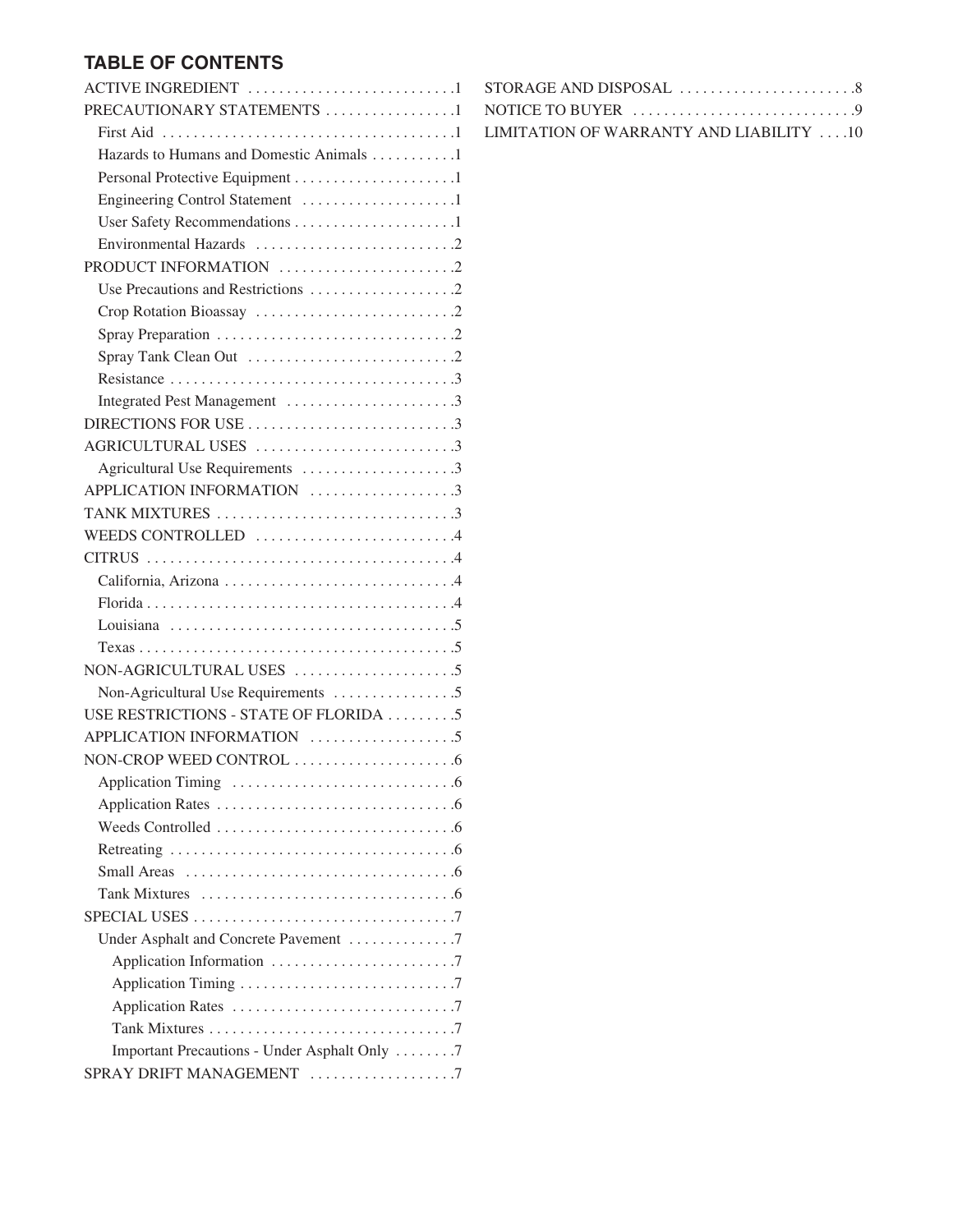

# **DuPont™ Krovar® I DF**

# **herbicide**

## **Dispersible Granules**

**By Weight**

| <b>Active Ingredients</b>                                 | $80\%$ |
|-----------------------------------------------------------|--------|
| <b>Bromacil</b><br>[5-bromo-3-sec-butyl-6-methyluracil]   | 40%    |
| Diuron<br>$[3-(3,4-dichlorophenyl)-1,1-dimethylurea]$ 40% |        |
| <b>Other Ingredients</b>                                  | 20%    |
| <b>TOTAL</b>                                              | 100%   |
| EPA Reg. No. 352-505<br>EPA Est. No.                      |        |
| <b>Nonrefillable Container</b>                            |        |
|                                                           |        |
| 0R                                                        |        |
| <b>Refillable Container</b>                               |        |
| Net:                                                      |        |
|                                                           |        |

# **KEEP OUT OF REACH OF CHILDREN CAUTION**

Si usted no entiende la etiqueta, busque a alguien para que se la explique a usted en detalle. (If you do not understand this label, find someone to explain it to you in detail.)

## **FIRST AID**

**IF ON SKIN OR CLOTHING:** Take off contaminated clothing. Rinse skin immediately with plenty of water for 15-20 minutes. Call a poison control center or doctor for treatment advice.

**IF IN EYES:** Hold eye open and rinse slowly and gently with water for 15-20 minutes. Remove contact lenses, if present, after the first 5 minutes, then continue rinsing eye. Call a poison control center or doctor for treatment advice.

**IF INHALED**: Move person to fresh air. If person is not breathing, call 911 or an ambulance, then give artificial respiration, preferably mouth-to-mouth, if possible. Call a poison control center or doctor for further treatment advice.

**IF SWALLOWED:** Call a poison control center or doctor immediately for treatment advice. Have person sip a glass of water if able to swallow. Do not induce vomiting unless told to do so by the poison control center or doctor. Do not give anything by mouth to an unconscious person.

Have the product container or label with you when calling a poison control center or doctor, or going for treatment.

For medical emergencies involving this product, call toll free 1-800-441-3637.

#### **PRECAUTIONARY STATEMENTS HAZARDS TO HUMANS AND DOMESTIC ANIMALS**

**CAUTION:** Harmful if swallowed or if absorbed through skin. Causes moderate eye irritation. Avoid contact with eyes, skin, or clothing.

## **PERSONAL PROTECTIVE EQUIPMENT (PPE)**

Some of the materials that are chemical-resistant to this product are listed below. If you want more options, follow the instructions for category A on an EPA chemicalresistant category selection chart.

#### **Pilots, flaggers and groundboom applicators must wear:**

- Long-sleeved shirt and long pants
- Shoes plus socks

In addition to the above PPE, groundboom applicators must also wear: chemical-resistant gloves made of any waterproof material such as polyethylene or polyvinyl chloride.

**Mixers, loaders, other applicators, and other handlers must wear:**

- Long-sleeved shirt and long pants
- Shoes plus socks
- Chemical resistant gloves made of any waterproof material such as polyethylene or polyvinylchloride.
- A NIOSH approved dust/mist filtering respirator with any N, R, P, or HE filter or with approval number prefix TC-21C.
- Chemical resistant apron when mixing, loading, or cleaning equipment or spills.

Follow manufacturer's instructions for cleaning/maintaining PPE. If no such instructions for washables exist, use detergent and hot water. Keep and wash PPE separately from other laundry.

See 'Engineering Control Statement' for additional requirements.

## **ENGINEERING CONTROL STATEMENT**

When handlers use closed systems, enclosed cabs or aircraft in a manner that meets the requirements listed in the Worker Protection Standard (WPS) for agricultural pesticides  $[40 \text{ CFR } 170.240 \text{ (d)}\dot{4} - 6]$ , the handler PPE requirements may be reduced or modified as specified in the WPS.

Pilots must use an enclosed cockpit that meets the requirements listed in the Worker Protection Standard (WPS) for agricultural pesticides  $[40 \text{ CFR } 170.240(d)(6)].$ 

Flaggers supporting aerial applications must use an enclosed cab that meets the definition in the Worker Protection Standard (WPS) for agricultural pesticides [40 CFR  $170.240(d)(5)$ ] for dermal protection.

## **USER SAFETY RECOMMENDATIONS**

**Users should:** Wash hands thoroughly with soap and water after handling and before eating, drinking, chewing gum, using tobacco, or using the toilet. Remove clothing/PPE immediately if pesticide gets inside. Then wash thoroughly and put on clean clothing.

Remove PPE immediately after handling this product. Wash the outside of gloves before removing. As soon as possible, wash thoroughly and change into clean clothing.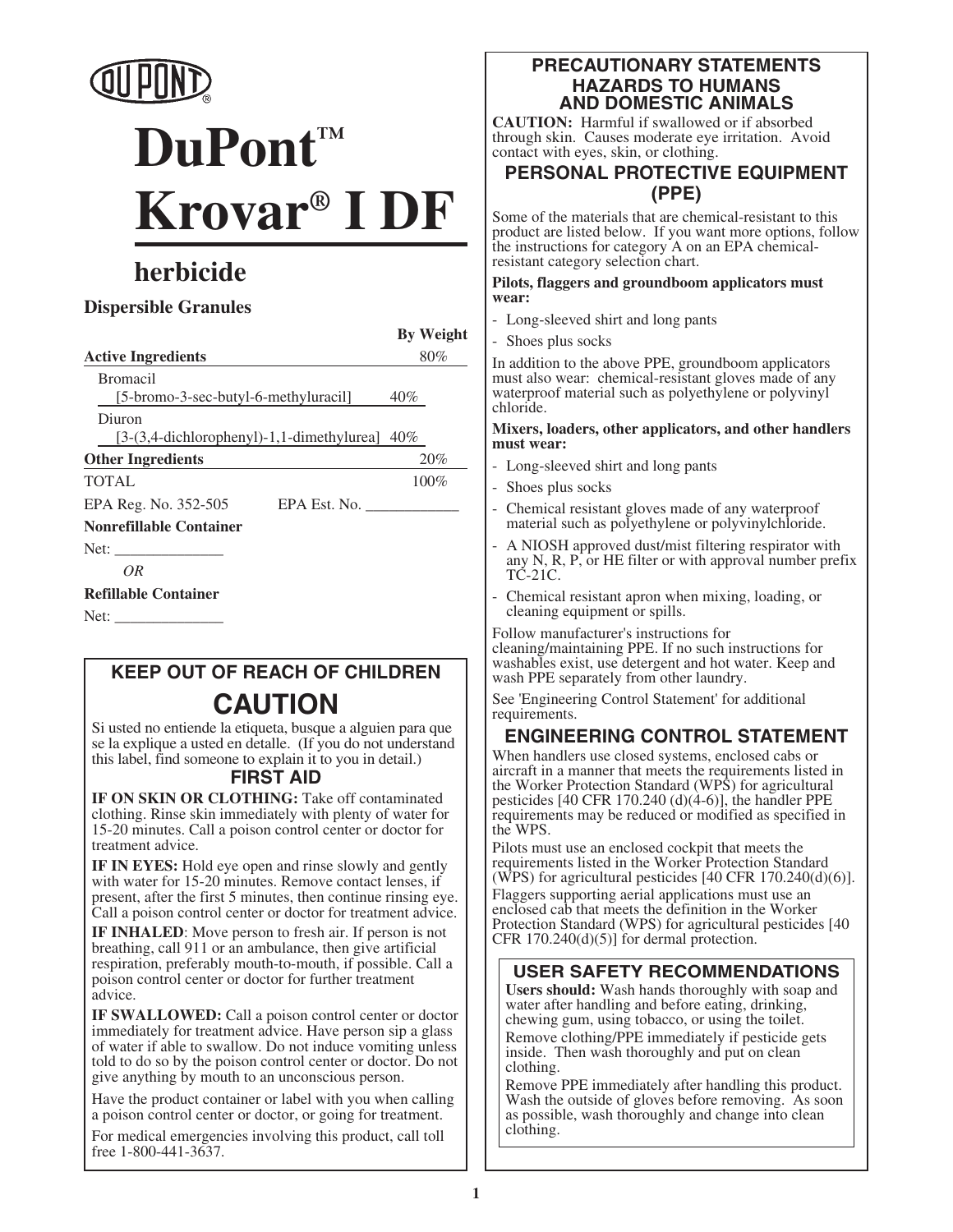## **ENVIRONMENTAL HAZARDS**

Do not apply directly to water, or to areas where surface water is present, or to intertidal areas below the mean high water mark. Do not contaminate water when cleaning equipment or disposing of equipment washwaters or rinsate.

Bromacil is known to leach through soil and has been found in ground water as a result of normal field use. Users are advised not to apply in areas where soils are permeable, particularly where ground water is used for drinking water. Consult with the pesticide state lead agency for information regarding soil permeability and aquifer vulnerability in your area.

# **PRODUCT INFORMATION**

DuPont™ KROVAR® I DF is a dispersible granule to be mixed in water and applied as a spray for selective control of weeds in citrus and for non-crop weed control.

KROVAR® I DF controls many annual weeds and, at the highest rates allowed by this label, it controls certain perennial weeds.

Moisture is necessary to move the herbicide into the root zone of weeds. Best results are obtained if treatment is made to moist soil, and moisture is supplied by rainfall or sprinkler irrigation within two weeks after application. Weed control symptoms are slow to appear and may not become apparent until the herbicide has been carried into the root zone of the weeds by moisture. The degree and duration of control will vary with the amount of herbicide applied, soil texture, rainfall, and other soil and water management practices.

## **USE PRECAUTIONS AND RESTRICTIONS**

KROVAR® I DF is not to be used in any recreational areas or around homes.

Injury to or loss of desirable trees or other plants may result from failure to observe the following:

Do not apply (except as recommended for crop use), or drain or flush equipment on or near desirable trees or other plants, or on areas where their roots may extend, or in locations where the chemical may be washed or moved into contact with their roots. Do not use on lawns, walks, driveways, tennis courts or similar areas. Do not use in home fruit plantings nor in citrus orchards interplanted to other trees or desirable plants. Prevent drift of dry powder or spray to desirable plants. Keep from contact with fertilizers, insecticides, fungicides and seeds.

Do not apply this product through any type of irrigation system.

Do not graze cattle in treated areas.

Treated areas may be planted to citrus trees one year after last application. Do not replant to other crops within two years after last application as injury may result.

#### **NOTE: Additional Precautions**

Avoid storage of pesticides near well sites.

Calibrate sprayers only with clean water away from the well site.

Measure out only enough KROVAR® I DF for the job at hand.

Avoid over-filling the spray tank.

Do not discharge excess material as a point source.

Dilute and agitate excess spray solution and apply at labeled rates.

#### **CROP ROTATION BIOASSAY**

In sites where KROVAR® I DF has been used, a field bioassay should be completed prior to planting any desired crop. In arid climates (10 inches of rainfall or less) or areas where drought conditions have prevailed for one or more years, a field bioassay must be completed prior to planting any desired crop.

A successful field bioassay means growing to maturity a test strip of the crop(s) intended for production. The test strip should cross the entire field including knolls and low areas.

The results from the bioassay may require the two-year crop rotation interval to be extended.

## **SPRAY PREPARATION**

**Mixing in water** - Fill tank 1/2 full with water. Start agitation system, add KROVAR® I DF and continue adding water. Add separately each additional component of any tank-mix while adding water. Continue agitation throughout.

**Mixing in liquid fertilizer** - A fertilizer solution may be used in the spray mixture. Small quantities should be tested for compatibility by the following procedures before full scale mixing.

- 1. Put 1 pint fertilizer solution in a quart jar.
- 2. Mix 2 teaspoonfuls KROVAR® I DF with 2 tablespoons of water; mix thoroughly and add to fertilizer solution.
- 3. Close jar and shake well.
- 4. If other herbicides are used in the mixture, premix 2 teaspoons of dry materials or 1 teaspoon of liquids with 2 tablespoons of water; add to KROVAR® I DF-fertilizer solution mixture.
- 5. Close jar and shake well.
- 6. Watch mixture for several seconds; check again in 30 minutes.
- 7. If mixture does not separate, foam, gel or become lumpy, it may be used.

Provided the above procedure shows the mixture to be compatible, prepare the tank mixture as follows: Add the fertilizer solution to the spray tank first; with agitator running, add the required amount of KROVAR® I DF and thoroughly mix.

**Mixing with other herbicides** - Determine the tank mixture partner(s) compatibility with KROVAR® I DF by following the directions above. For Step 1 above, use 1 pint of water instead of the liquid fertilizer. Provided the above procedure shows the mixture to be compatible, KROVAR® I DF may be used in this tank mixture.

## **SPRAY TANK CLEAN OUT**

Thoroughly clean all traces of DuPont™ KROVAR® I DF from application equipment immediately after use. Flush the tank, pump, hoses, and boom with several changes of water after removing nozzle tips and screens (clean these parts separately). Dispose of the equipment wash water by applying it to a use-site listed on this label.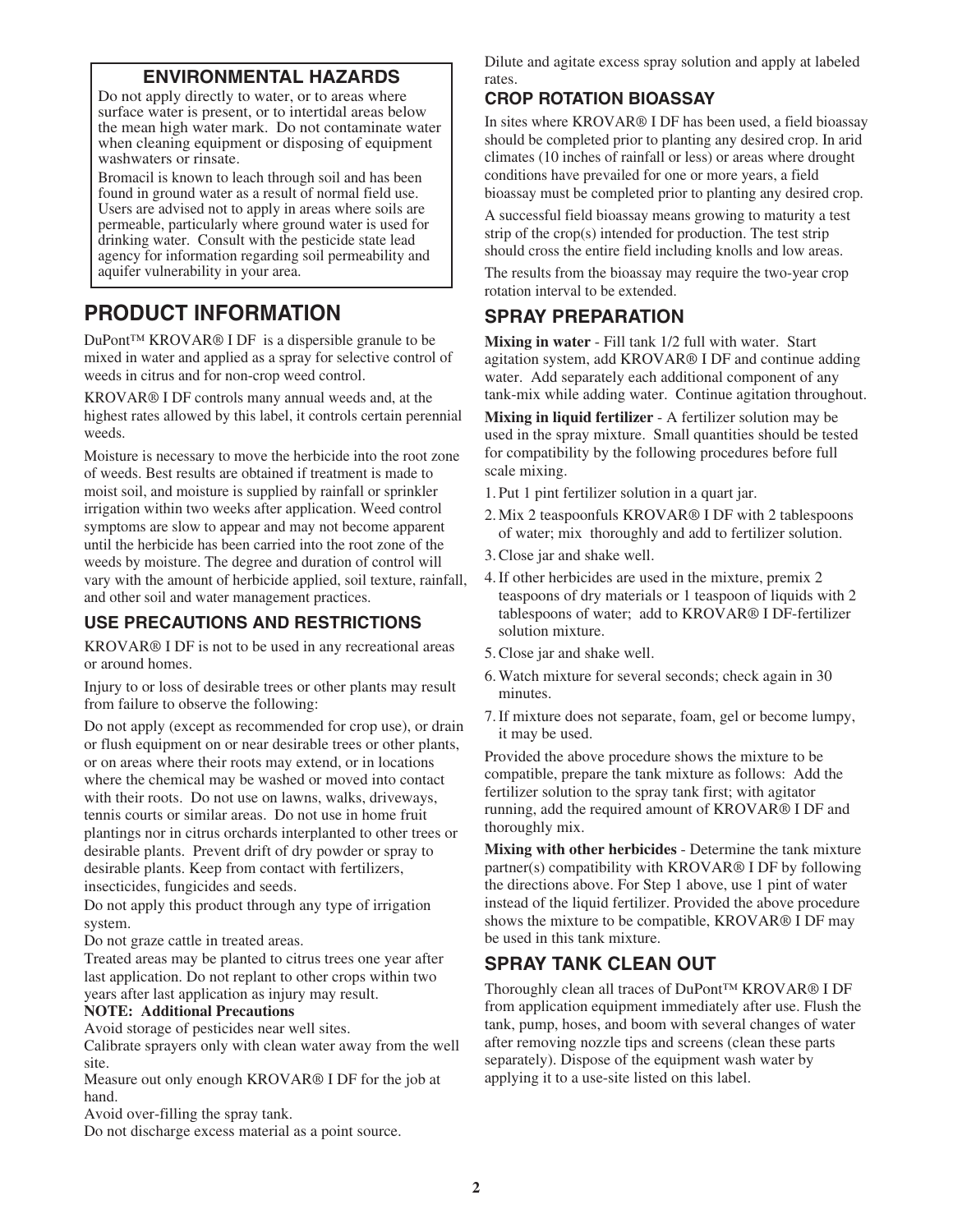#### **RESISTANCE**

When herbicides that affect the same biological site of action are used repeatedly over several years to control the same weed species in the same field, naturally-occurring resistant biotypes may survive a correctly applied herbicide treatment, propagate, and become dominant in that field. Adequate control of these resistant weed biotypes cannot be expected. If weed control is unsatisfactory, it may be necessary to retreat the problem area using a product affecting a different site of action.

To better manage herbicide resistance through delaying the proliferation and possible dominance of herbicide resistant weed biotypes, it may be necessary to change cultural practices within and between crop seasons such as using a combination of tillage, retreatment, tank-mix partners and/or sequential herbicide applications that have a different site of action. Weed escapes that are allowed to go to seed will promote the spread of resistant biotypes.

It is advisable to keep accurate records of pesticides applied to individual fields to help obtain information on the spread and dispersal of resistant biotypes. Consult your agricultural dealer, consultant, applicator, and/or appropriate state agricultural extension service representative for specific alternative cultural practices or herbicide recommendations available in your area.

#### **INTEGRATED PEST MANAGEMENT**

This product may be used as part of an Integrated Pest Management (IPM) program that can include biological, cultural, and genetic practices aimed at preventing economic pest damage. IPM principles and practices include field scouting or other detection methods, correct target pest identification, population monitoring, and treating when target pest populations reach locally determined action thresholds. Consult your state cooperative extension service, professional consultants or other qualified authorities to determine appropriate action treatment threshold levels for treating specific pest/crop systems in your area.

## **DIRECTIONS FOR USE**

It is a violation of federal law to use this product in a manner inconsistent with its labeling. DuPont™ KROVAR® I DF herbicide must only be used in accordance with instructions on this label. For any requirements specific to your State or Tribe, consult the agency responsible for pesticide regulation.

Do not apply this product in a way that will contact workers or other persons, either directly or through drift. Only protected handlers may be in the area during application.

Use of this product in certain portions of California, Oregon, and Washington is subject to the January 22, 2004 Order for injunctive relief in Washington Toxics Coalition et al vs EPA, Co1-132C (W.D. W.A.). For information, please refer to www.epa.gov/espp/wtc/.

## **AGRICULTURAL USES**

## **AGRICULTURAL USE REQUIREMENTS**

Use this product only in accordance with its labeling and with the Worker Protection Standard, 40 CFR part 170. This Standard contains requirements for the protection of agricultural workers on farms, forests, nurseries, and greenhouses, and handlers of agricultural pesticides. It contains requirements for training, decontamination, notification, and emergency assistance. It also contains specific instructions and exceptions pertaining to the statements on this label about personal protective equipment(PPE) and restricted-entry interval. The requirements in this box only apply to uses of this product that are covered by the Worker Protection Standard.

Do not enter or allow worker entry into treated areas during the restricted entry interval (REI) of 12 hours.

PPE required for early entry to treated areas that is permitted under the Worker Protection Standard and that involves contact with anything that has been treated, such as plants, soil, or water, is:

Coveralls. Chemical Resistant Gloves made of any Waterproof material.

Shoes plus socks.

# **APPLICATION INFORMATION**

Apply KROVAR® I DF with a properly calibrated fixed-boom power sprayer as a band or broadcast treatment. Apply any time of year provided overhead moisture (rainfall or sprinkler irrigation) is available to activate the herbicide, preferably just before or just after weeds have germinated.

All use rates of KROVAR® I DF are expressed for broadcast treatments. For band treatments, use proportionately less.

Use sufficient spray volume (minimum of 10 gallons per acre) to provide uniform coverage of the treated area and to allow proper dispersion and suspension of the product in the spray tank. Continuous agitation in the spray tank is required to keep the product in suspension. Agitate spray tank contents by mechanical or hydraulic means. If a by-pass or return line is used, it should terminate at a bottom of tank to minimize foaming. Do not use air agitation.

Best results are obtained if KROVAR® I DF is applied to bare ground. If weeds are present at application, tank mixtures with foliar active herbicides are recommended (see Tank Mixtures section of label). If dense populations of hard-to-kill weed species are present, control of these weeds prior to application of KROVAR® I DF is recommended.

#### **TANK MIXTURES**

KROVAR® I DF may be tank mixed with other suitable herbicides registered for use in citrus. Refer to the tank mixture partner label(s) for any additional use information or restrictions. Follow the label guidelines that are the most restrictive.

KROVAR® I DF may also be tank mixed with appropriate adjuvants used with herbicides in citrus.

NOTE: If there is no prior use experience with the tank mixture combination, a compatibility test should be performed prior to adding the products into the spray tank. See SPRAY PREPARATION section of the label for further information.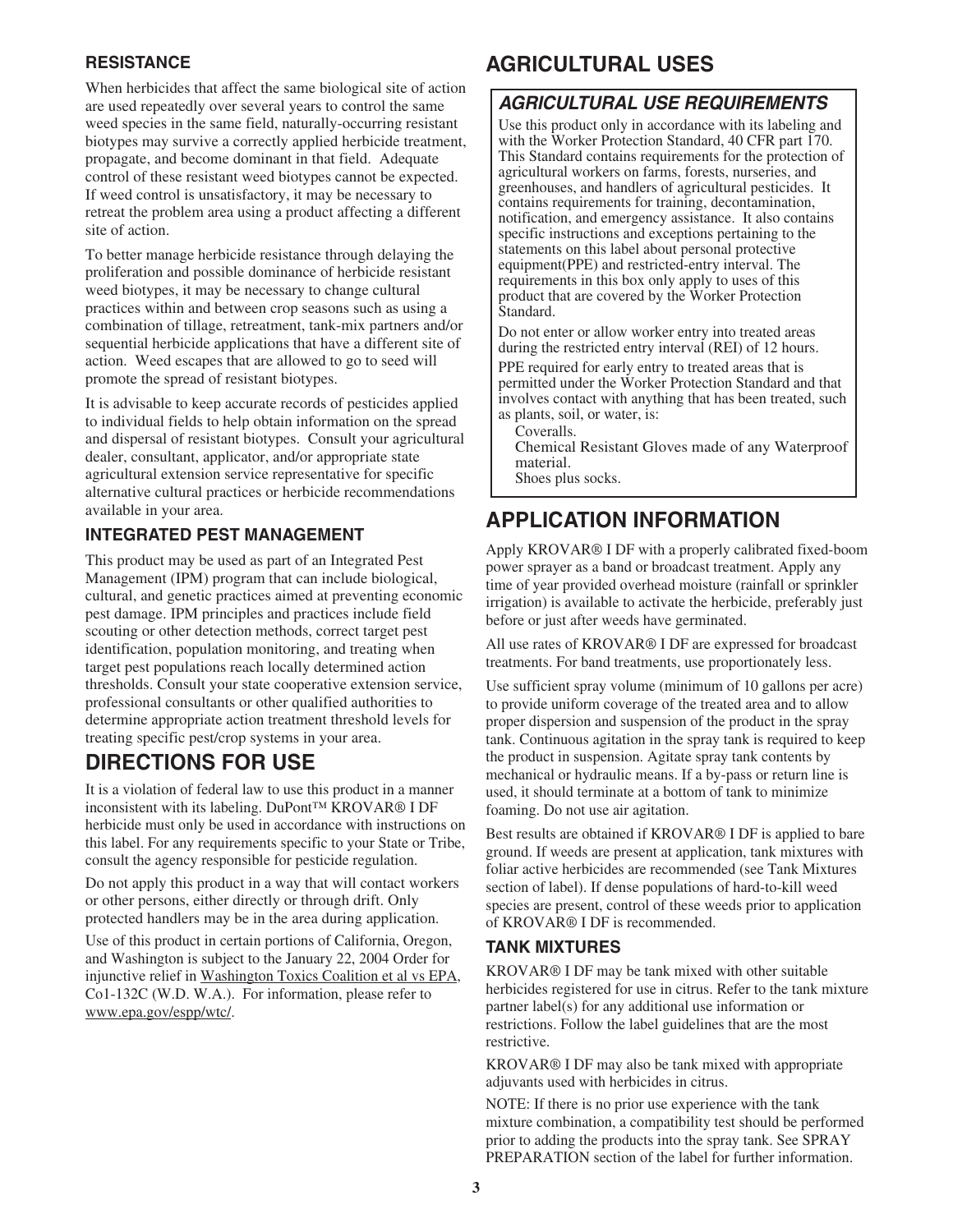#### When using DuPont™ KROVAR® I DF alone or in combination, thoroughly re-agitate the spray tank contents if allowed to settle.

#### **WEEDS CONTROLLED**

#### **Annuals**

Barnyardgrass *Echinochloa crus-galli* Brome, downy (cheatgrass) Chickweed, common *Stellaria media* Chickweed, mouseear *Cerastium vulgatum* Clovers (annual) *Trifolium spp.* Filaree *Erodium spp.*<br>Fleabane, flaxleaved (hairy) *Conyza bonariensis* Fleabane, flaxleaved (hairy) Foxtail *Setaria spp.* Goatweed *Scoparia dulcis*<br>
Groundsel *Senecio spp.* Horseweed (marestail) *Conyza candadensis* Johnsongrass *Sorghum halepense* Kochia *Kochia scoparia* Lambsquarter *Chenopodium album* Mustard, wild *Brassica kaber* Nightshade (annual) *Solanum spp.* Pigweed *Amaranthus spp.* Puncturevine, common *Tribulus terrestris* Pusley, Florida Ragweed, common *Ambrosia artemisifolia* Sandbur (sandspur)<br>Shepherdspurse Sowthistle, annual *Sonchus oleraceus* Thistle, Russian *Salsola australis*

Senecio spp.<br>Conyza candadensis  $Echinochloa$  colona Lettuce, wild *Lactuca serriola* Natalgrass (red top) *Rhynchelytrum repens* Pineappleweed *Matricaria matricariodes* Portulaca oleracea<br>Richardia scraba Shepherdspurse *Capsella bursa-pastoris* Bidens pilosa

#### **Perennials (At maximum rates and repeat treatments)**

Balsamapple vine (seedling) *Momordica charantia* Bermudagrass *Cynodon dactylon* Drymary *Drymaria spp.* Panicum maximum<br>Morrenia odorata Milkweed vine (strangler) *Morrenia odorata* Quackgrass *Agropyron repens* Vines (seedlings)

**NOTE:** Use the highest rates allowed by this label for best control of perennial weeds listed on this label. Partial control of perennial weeds can result with only a single treatment of KROVAR® I DF. Repeat applications are required (in season and/or annually) for best control of the perennial weeds on this label. Control of perennials may be improved by cultivation prior to treatment, otherwise, avoid working the soil as long as weed control continues or else effectiveness of the treatment may be reduced.

## **CITRUS**

Apply KROVAR® I DF as a band or broadcast treatment beneath and/or between trees. Aerial application is prohibited in citrus.

Avoid contact of citrus foliage and fruit with spray or mist. Avoid overlapping and shut off spray boom while starting, turning, slowing or stopping as injury to trees may result.

Temporary yellowing of citrus leaves may occur following treatment. As injury to citrus trees may result, do not use on soils with less than 1% organic matter. Do not use on poorly drained soils, gravelly soils or thinly covered or exposed subsoils.

Do not treat trees planted in irrigation furrows. Do not treat diseased or stressed citrus trees.

Do not use in citrus groves inter-planted with other trees or desirable plants or in areas where roots of desirable plants or trees may extend, as injury may result.

For all states listed below, when making multiple applications, do not apply at less than 60 day intervals to trees less than 4 years old and 80 days to trees 4 years old or greater. A maximum of two applications of product per year is allowed. Thoroughly clean all traces of KROVAR® I DF from application equipment immediately after use. Flush tank, pump, hoses and boom with several changes of water after removing nozzle tips and screens (clean these parts separately.)

## **CALIFORNIA, ARIZONA**

**Trees Established for at least Three Years:** Best results occur when applied in late fall or early winter, but before winter annuals become well established. Application should be made after the first fall or early winter rains have settled the soil.

For the initial treatment, apply 4-5 pounds KROVAR® I DF per acre on coarse soils containing 1-2% organic matter and 5- 6 pounds per acre on fine soils, or soils with organic matter of 2 1/2% or more. Alternatively, apply 3-4 pounds per acre in the fall and repeat at 2-4 pounds per acre in the spring. Do not exceed 6 pounds per acre per year.

Use the highest rate allowed by this label where groundsel or puncturevine are known to be a problem. These rates will also suppress low density stands of bermudagrass and yellow nutsedge. Repeat annually for best treatment effect.

#### **FLORIDA**

#### **USE RESTRICTIONS**

The use of KROVAR<sup>®</sup> I DF (bromacil + diuron) is prohibited for weed control in non-bedded citrus groves located on any permeable, better drained soil identified in the intended site of application. Permeable, better drained soils which occur in citrus producing areas of the state include soils unnamed and characteristic of quartzipsamments, and the following soil series classifications:

| Adamsville     | Dade              | Orsino        |
|----------------|-------------------|---------------|
| Archbold       | Florahome         | Palm Beach    |
| Astatula       | <b>Fort Meade</b> | Paola         |
| Bahiahonda     | Gainesville       | Satellite     |
| <b>Broward</b> | Lake              | St. Augustine |
| Canaveral      | Lakewood          | St. Lucie     |
| Candler        | Neilhurst         | Tavares       |
| Cocoa          | Orlando           |               |

#### **APPLICATION INSTRUCTIONS**

Apply KROVAR® I DF as a band treatment only using a properly calibrated fixed-boom power sprayer. **Do not use Trunk to Trunk.** All use rates of KROVAR® I DF are expressed for broadcast treatments. For band treatments, use proportionately less.

Use sufficient spray volume (minimum of 10 gallons per acre) to provide uniform coverage of the treated area and to allow proper dispersion and suspension of the product in the spray tank. Continuous agitation in the spray tank is required to keep the product in suspension.

Do not apply more than 16 pounds of KROVAR® I DF per treated acre per year. This amount corresponds to 6.4 pounds of bromacil and 6.4 pounds of diuron, the active ingredients in KROVAR® I DF .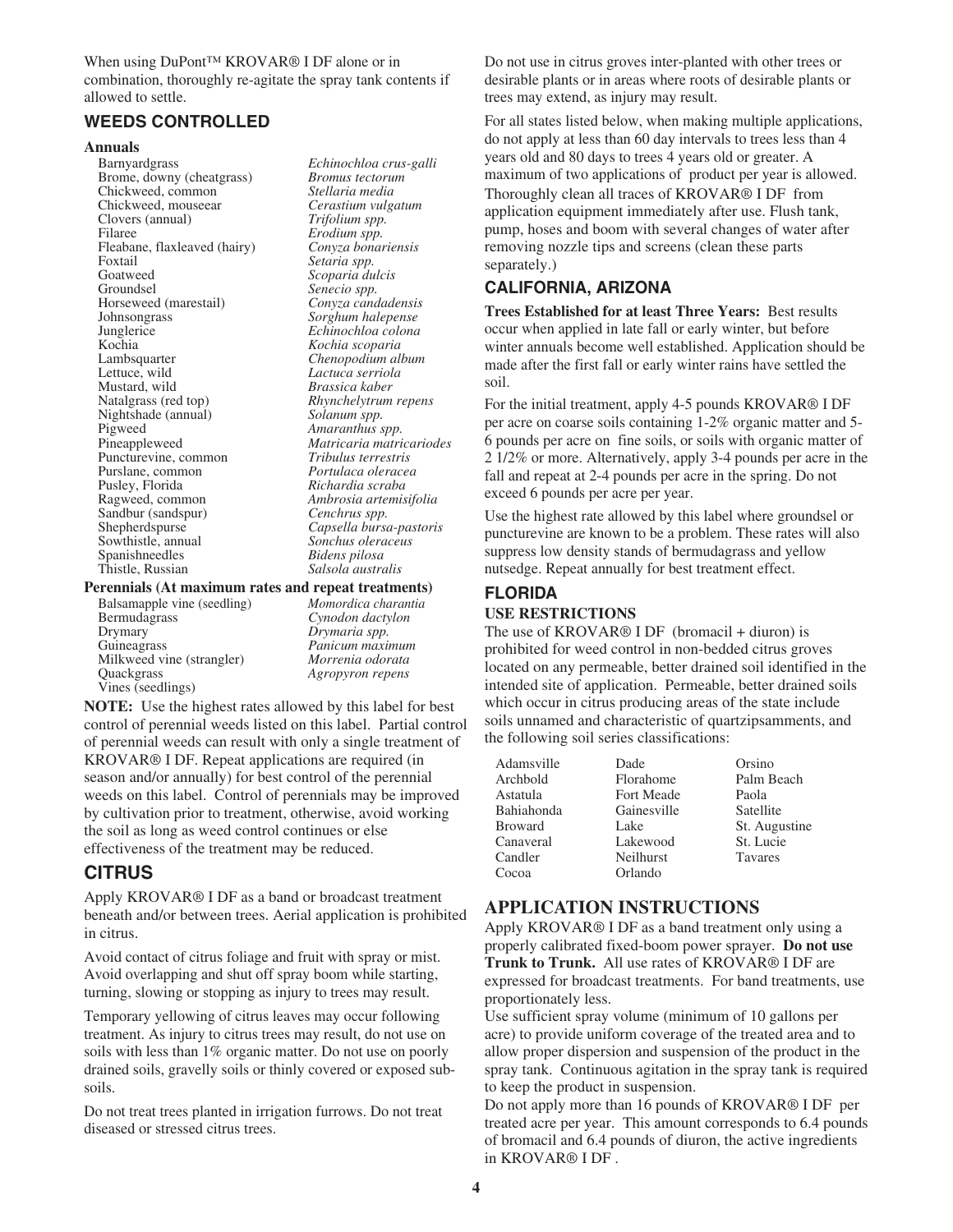The maximum allowable use rate for bromacil is 6.4 pounds per treated acre per year inclusive of all bromacil

formulations. The maximum allowable use rate for diuron is 6.4 pounds per treated acre per year inclusive of all diuron formulations.

Multiple applications may improve control of "hard-to-kill" weed species.

**Trees Established Less Than One Year:** For control of annual weeds, apply 2-4 pounds of DuPont™ KROVAR® I DF per treated acre to maintain weed control. Do not apply more than 6 pounds per treated acre during any 6 month period nor more than 8 pounds per treated acre during the first year.

**Trees Established One to Three Years:** For control of annual weeds, apply 2-4 pounds of KROVAR® I DF per treated acre. A second application may be made when needed to maintain weed control, but do not exceed 8 pounds per treated acre per year.

**Trees Established Three or More Years:** Apply 4-8 pounds per treated acre to maintain weed control. Do not apply more than 16 pounds of KROVAR® I DF per treated acre per year.

#### **LOUISIANA**

**Trees Established for at least Three Years:** Make a single application of 2 to 4 pounds per acre on coarser soils (sands, loamy sands, sandy loams) and 4 to 6 pounds per acre on finer soils (silt loams, clay loams, or soils with organic matter of 2 1/2% or more); use the highest rate allowed by this label for maximum suppression of perennials. Alternatively, make two applications per year at rates of 2 pounds per acre on coarser soils and 3 pounds per acre on finer soils; make the second application when needed to maintain weed control. Do not apply more than 6 pounds per acre per year.

#### **TEXAS**

**Trees Established Less than One Year:** Apply 2-4 pounds KROVAR® I DF per acre to maintain weed control. Do not apply at less than 60-day intervals. Do not apply more than 6 pounds per acre per year.

**Trees Established One or Two Years:** Apply 2-4 pounds KROVAR® I DF per acre. A second application may be made when needed to maintain weed control, but do not exceed 6 pounds per acre per year.

**Trees Established Three or More Years:** Make one to two applications per year to maintain weed control. Use 2-4 pounds per acre on coarser soils (sands, loamy sands, sandy loams) and 4-6 pounds per acre on finer soils (silt loams, clay loams, or soils with organic matter of 2 1/2 % or more). Use the higher rate for maximum suppression of perennials. Do not use more than 6 pounds per acre per year.

# **NON-AGRICULTURAL USES**

## **NON-AGRICULTURAL USE REQUIREMENTS**

The requirements in this box apply to uses of this product that are NOT within the scope of the Worker Protection Standard for agricultural pesticides (40 CFR Part170). The WPS applies when this product is used to produce agricultural plants on farms, forests, nurseries, or greenhouses.

Noncrop weed control is not within the scope of the Worker Protection Standard.

Do not enter or allow others to enter the treated area until sprays have dried.

## **USE RESTRICTIONS - STATE OF FLORIDA**

In the state of Florida the use of KROVAR® I DF (bromacil + diuron) is prohibited in the counties of Hardee, Highland, Polk, Orange and Lake. For Non-Agricultural Usage in all other areas of the state, do not apply more than 16 pounds per acre per year of KROVAR® I DF. This amount corresponds to 6.4 pounds of bromacil and 6.4 pounds of diuron, the active ingredients in KROVAR® I DF. The maximum allowable use rate for bromacil is 6.4 pounds per acre per year inclusive of all bromacil formulations.

## **APPLICATION INFORMATION**

KROVAR® I DF is recommended for general weed control as follows: uncultivated non-agricultural areas (such as, airports, highway, railroad and utility rights-of-way, sewage disposal areas); uncultivated agricultural areas (non-crop producing, which includes: farmyards, fuel storage areas, fence rows, barrier strips); industrial sites (outdoor, such as, lumberyards, pipeline and tank farms).

Apply KROVAR® I DF using a properly calibrated fixedboom power sprayer. Use sufficient spray volume (minimum of 10 gallons per acre) to provide uniform coverage of the treated area and to allow proper dispersion and suspension of the product in the spray tank. All rates of KROVAR® I DF are expressed for broadcast treatments. For band treatments, use proportionately less.

A maximum of 12 pounds active ingredient bromacil per acre per year is allowed. A maximum of 12 pounds active ingredient diuron is allowed per acre per year in areas of high rainfall or dense vegetation. A maximum of 8 pounds of active ingredient diuron is allowed in all other areas. Apply a maximum of two applications per year. The minimum retreatment interval is 90 days.

Combination with other herbicides broadens the spectrum of weeds controlled. In addition, total vegetation control can be achieved with higher rates of KROVAR® I DF plus residualtype companion herbicides. To improve the control of emerged weeds, add surfactant at 0.25% by volume.

**Note:** Applications may also be made using a handgun sprayer. Use a spray volume of at least 40 gallons per acre to insure uniform coverage. For small areas, a hand sprayer or sprinkling may be used.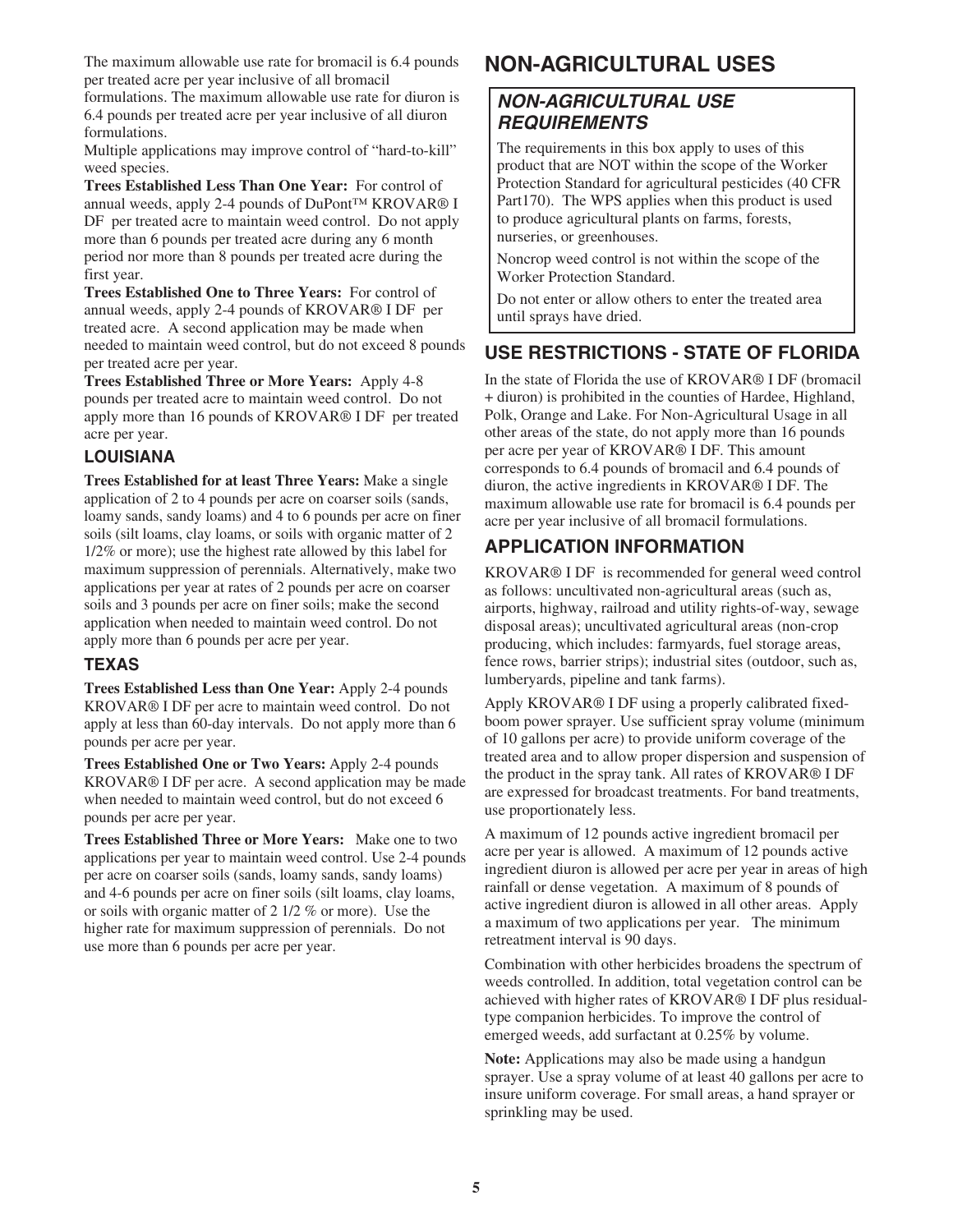### **NON-CROP WEED CONTROL**

#### **APPLICATION TIMING**

Apply DuPont™ KROVAR® I DF as a preemergence spray prior to or during the rainy season when weeds are actively germinating or growing. Moisture is required to activate and move KROVAR® I DF into the root zone of weeds for preemergence control. For best preemergence control, apply prior to rainfall and weed germination.

In arid regions of the Western U.S., to insure adequate moisture for activation and even dispersion of the herbicide in the soil profile, KROVAR® I DF should be applied several weeks prior to the Fall freeze or shortly after Spring thaw to coincide with periods of higher seasonal moisture probability. Do not treat frozen or saturated soils, or soils that are nonreceptive to percolation.

Do not apply to sites which have roots of desirable plants growing into the treatment zone as plant injury or death may occur. Do not apply to hard or impervious soils, water saturated soils or to any surface that does not allow the herbicide to be moved into the soil horizon with moisture. Unusually heavy rainfall shortly after application may move the product off-target to the lowest surrounding point and cause plant injury or death.

If herbicide treated soil is disturbed by any physical or mechanical means, the herbicide barrier is disrupted and the likelihood of non-performance may increase. For best performance results, make sure the treatment area is stable after the application for the desired weed control period.

## **APPLICATION RATES**

Apply KROVAR® I DF at the rates indicated by weed type. When applied at lower rates, KROVAR® I DF provides shortterm control of weeds listed; when applied at higher rates, weed control is extended.

#### **WEEDS CONTROLLED**

KROVAR® I DF effectively controls the following broadleaf weeds and grasses when applied at the rates shown.

#### **Broadleaf Weeds--6-8 pounds per acre**

| Clovers (annual)     | Trifolium spp.       |
|----------------------|----------------------|
| Fiddleneck           | Amsinckia intermedia |
| Filaree              | Erodium spp.         |
| Knapweed, diffuse    | Centaurea diffusa    |
| Lambsquarter, common | Chenopodium album    |
| Lettuce, prickly     | Lactuca serriola     |
| <b>Mustards</b>      | Brassica spp.        |
| Pigweed              | Amaranthus spp.      |
| Ragweed              | Ambrosia spp.        |
| Sunflower, common    | Helianthus annuus    |
| Thistle, Russian     | Salsola iberica      |

#### **Broadleaf Weeds--8-12 pounds per acre**

| Carrot, wild                  | Daucus carota        |
|-------------------------------|----------------------|
| Dandelion, common             | Taraxacum officinale |
| Dock, curly                   | Rumex crispus        |
| Knapweed, spotted             | Centaurea maculosa   |
| Knotweed, prostrate           | Polygonum aviculare  |
| Kochia                        | Kochia scoparia      |
| Marestail, common (horseweed) | Conyza canadensis    |
| Parsnip, wild                 | Pastinaca sativa     |
| Plantain                      | Plantago spp.        |
| Puncturevine                  | Tribulus terrestris  |
| Spurge                        | Euphorbia spp.       |
| Thistle, milk                 | Silybum marianum     |
| Yarrow, common                | Achillea millefolium |

#### **Broadleaf Weeds--12-16 pounds per acre**

Milkweed, common *Asclepias syriaca*

Barley, foxtail *Hordeum jubatum* Bromus spp. Bromus secalinus Cupgrass, Prairie *Eriochloa contracta* Foxtail *Setaria spp.* Avena fatua Ryegrass, Italian *Lolium multiflorum* Quackgrass *Agropyron repens* Wheatgrass, intermediate *Agropyron intermedium*

Eleusine indica

Paspalum urvillei

Cinquefoil, common *Potentilla canadensis* Goldenrod *Solidago spp.*<br>Milkweed common *Asclenias syr.* 

#### **Grasses--6-8 pounds per acre**

| Barley, foxtail          |
|--------------------------|
| <b>Brome</b>             |
| Cheat                    |
| Cupgrass, Prairie        |
| Foxtail                  |
| Oat, wild                |
| Ryegrass, Italian        |
| Quackgrass               |
| Wheatgrass, intermediate |

#### **Grasses--8-12 pounds per acre**

Bahiagrass *Paspalum notatum* Crabgrass *Digitaria spp.* Rye *Secale cereale*

#### **Grasses--12-16 pounds per acre**

Bluegrass *Poa spp.*<br>Dropseed, sand \* *Sporobo.* Dropseed, sand \* *Sporobolus cryptandrus* Fescue *Festuca spp.*<br>
Saltgrass\* *Distichlis sp* Distichlis spp.

\*Note: Best control of Saltgrass and Sand Dropseed is achieved from a Spring application prior to plant green-up.

For control of hard-to-kill perennials such as bermudagrass (Cynodon dactylon), bouncingbet (Saporaria officinalis), dogbane (Apocynum spp.), Johnsongrass (Sorghum halepense), and nutsedge (Cyperus spp.) apply 19 - 30 pounds per acre (except Florida).

For extended control of annual weeds and partial control of perennials such as bermudagrass and nutsedge, apply 10-18 pounds\* per acre. Use the higher KROVAR® I DF rates on adsorptive soils (high in organic matter or carbon). Best results occur when application is made just before weed emergence or in the early stages of weed growth.

**Retreating:** Apply 4 to 6 pounds per acre when annual weeds and grasses reappear on sites where weed growth has been controlled.

**Small Areas:** 1/4 cupful of KROVAR® I DF per 200 sq. ft. is approximately 15 pounds per acre.

#### **TANK MIXTURES**

KROVAR® I DF may be tank mixed with other suitable herbicides registered for non-agricultural use. Refer to the tank mixture partner label(s) for any additional use information or restrictions. Follow the label guidelines that are the most restrictive.

KROVAR® I DF may also be tank mixed with appropriate adjuvants used with herbicides for non-agricultural use.

NOTE: If there is no prior use experience with the tank mixture combination, a compatibility test should be performed prior to adding the products into the spray tank. See SPRAY PREPARATION section of the label for further information.

When using KROVAR<sup>®</sup> I DF alone or in combination, thoroughly re-agitate the spray tank contents if allowed to settle.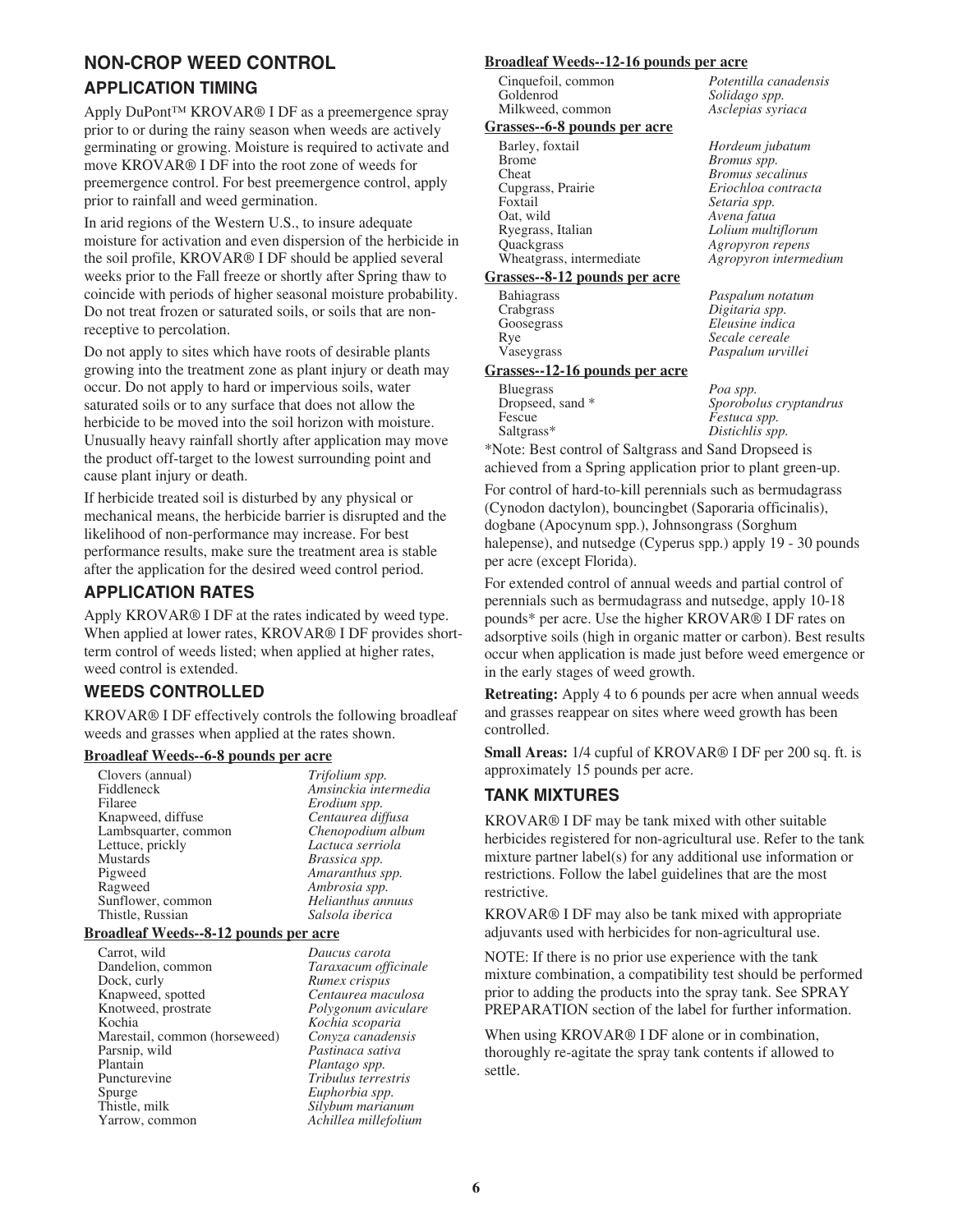## **SPECIAL USES**

## **UNDER ASPHALT AND CONCRETE PAVEMENT APPLICATION INFORMATION**

DuPont™ KROVAR® I DF can be used to control weeds under asphalt and concrete pavement, such as that used in parking lots, highway shoulders, median strips, roadways, and other industrial sites.

KROVAR® I DF should only be used in an area that has been prepared according to good constructions practices. Use sufficient water to insure uniform coverage, generally 100 gal per acre. Agitate the tank continuously to keep KROVAR® I DF in suspension.

#### **APPLICATION TIMING**

KROVAR® I DF should be applied immediately before paving to avoid lateral movement of the herbicide as a result of soil movement due to rainfall or mechanical means.

## **APPLICATION RATES**

Apply KROVAR® I DF at 17 to 30 pounds per acre. Use a higher rate for hard to control weeds and/or for longer term weed control.

## **TANK MIXTURES**

To control a broader spectrum of weeds, or for an extended period of weed control, a tank mixture of KROVAR® I DF at 7 to 15 pounds per acre plus DuPont™ OUST® XP at 4 to 8 ounces per acre may be used .

#### **IMPORTANT PRECAUTIONS-UNDER ASPHALT ONLY**

- Do not use KROVAR® I DF under pavement in residential properties such as driveways, or in recreational areas, including jogging or bike paths, tennis courts, or golf cart paths.
- Desirable plants may be injured if their roots extend into treated areas or if planted in treated areas.

## **SPRAY DRIFT MANAGEMENT**

The interaction of many equipment and weather-related factors determines the potential for spray drift. The applicator is responsible for considering all these factors when making application decisions.

#### AVOIDING SPRAY DRIFT IS THE RESPONSIBILITY OF THE APPLICATOR.

#### **IMPORTANCE OF DROPLET SIZE**

The most effective way to reduce drift potential is to apply large droplets (>150 - 200 microns). The best drift management strategy is to apply the largest droplets that provide sufficient coverage and control. The presence of sensitive species nearby, the environmental conditions, and pest pressure may affect how an applicator balances drift control and coverage. APPLYING LARGER DROPLETS REDUCES DRIFT POTENTIAL, BUT WILL NOT PREVENT DRIFT IF APPLICATIONS ARE MADE IMPROPERLY OR UNDER UNFAVORABLE ENVIRONMENTAL CONDITIONS! See **Wind**, **Temperature and Humidity**, and **Surface Temperature Inversions** sections of this label.

#### **CONTROLLING DROPLET SIZE - GENERAL TECHNIQUES**

- **Volume** Use high flow rate nozzles to apply the highest practical spray volume. Nozzles with higher rated flows produce larger droplets.
- **Pressure** Use the lower spray pressures recommended for the nozzle. Higher pressure reduces droplet size and does not improve canopy penetration. WHEN HIGHER FLOW RATES ARE NEEDED, USE A HIGHER-CAPACITY NOZZLE INSTEAD OF INCREASING PRESSURE.
- **Nozzle Type** Use a nozzle type that is designed for the intended application. With most nozzle types, narrower spray angles produce larger droplets. Consider using lowdrift nozzles.

#### **CONTROLLING DROPLET SIZE - AIRCRAFT**

- **Number of Nozzles**  Use the minimum number of nozzles with the highest flow rate that provide uniform coverage.
- **Nozzle Orientation** Orienting nozzles so that the spray is emitted backwards, parallel to the airstream will produce larger droplets than other orientations.
- **Nozzle Type** Solid stream nozzles (such as disc and core with swirl plate removed) oriented straight back produce larger droplets than other nozzle types.

#### **BOOM LENGTH AND HEIGHT**

- **Boom Length (aircraft)** The boom length should not exceed 3/4 of the wing length, using shorter booms decreases drift potential. For helicopters use a boom length and position that prevents droplets from entering the rotor vortices.
- **Boom Height (aircraft)** Application more than 10 ft above the canopy increases the potential for spray drift.
- **Boom Height (ground)** Setting the boom at the lowest height which provides uniform coverage reduces the exposure of droplets to evaporation and wind. The boom should remain level with the crop and have minimal bounce.

#### **WIND**

Drift potential increases at wind speeds of less than 3 mph (due to variable direction and inversion potential) or more than 10 mph. However, many factors, including droplet size and equipment type determine drift potential at any given wind speed. AVOID APPLICATIONS DURING GUSTY OR WINDLESS CONDITIONS.

**NOTE:** Local terrain can influence wind patterns. Every applicator should be familiar with local wind patterns and how they effect spray drift.

## **TEMPERATURE AND HUMIDITY**

When making applications in hot and dry conditions, set up equipment to produce larger droplets to reduce effects of evaporation.

#### **SURFACE TEMPERATURE INVERSIONS**

Drift potential is high during a surface temperature inversion. Surface inversions restrict vertical air mixing, which causes small suspended droplets to remain close to the ground and move laterally in a concentrated cloud. Surface inversions are characterized by increasing temperature with altitude and are common on nights with limited cloud cover and light to no wind. They begin to form as the sun sets and often continue into the morning. Their presence can be indicated by ground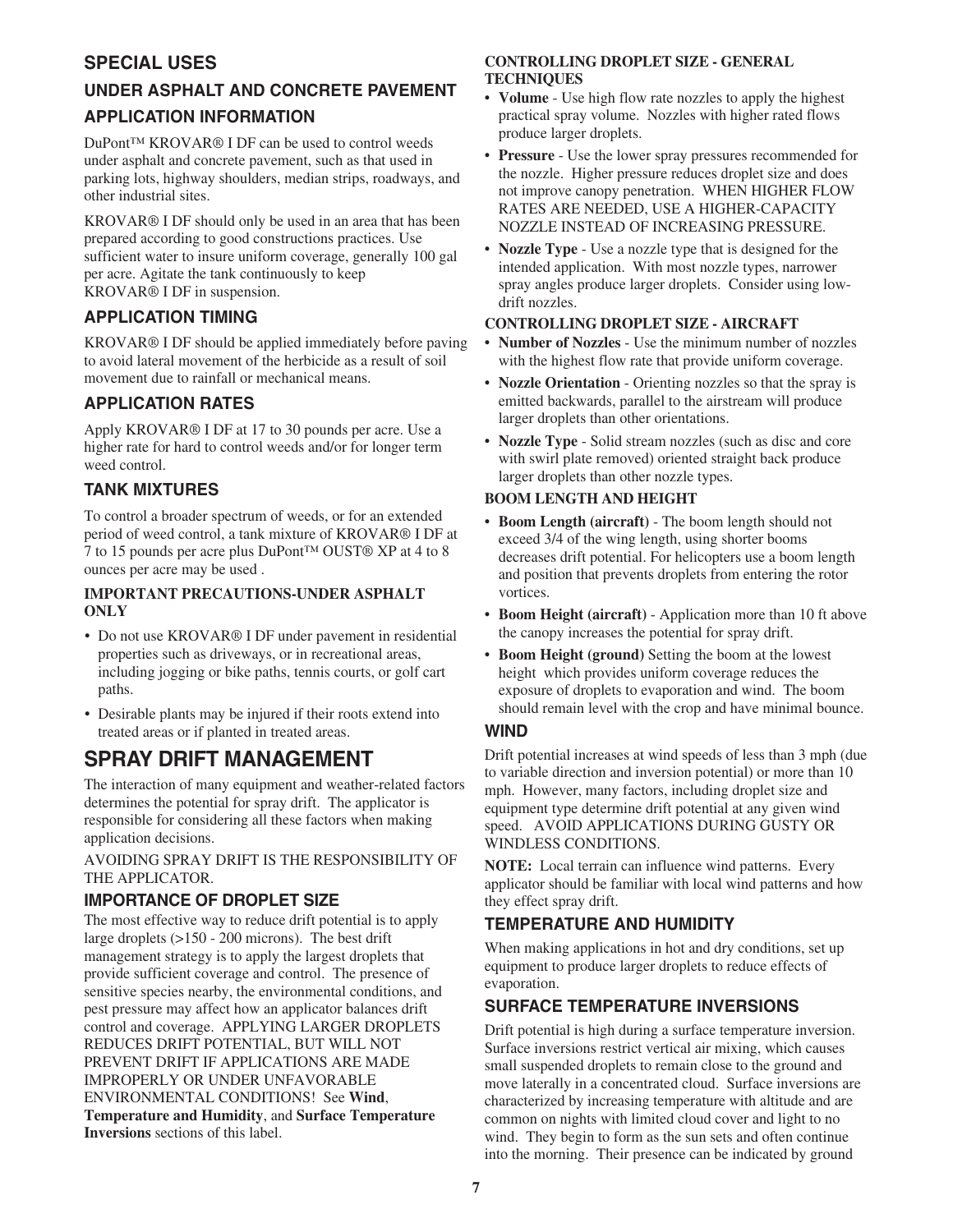fog; however, if fog is not present, inversions can also be identified by the movement of smoke from a ground source or an aircraft smoke generator. Smoke that layers and moves laterally in a concentrated cloud (under low wind conditions) indicates a surface inversion, while smoke that moves upward and rapidly dissipates indicates good vertical air mixing.

#### **SHIELDED SPRAYERS**

Shielding the boom or individual nozzles can reduce the effects of wind. However, it is the responsibility of the applicator to verify that the shields are preventing drift and not interfering with uniform deposition of the product.

#### **SENSITIVE AREAS**

The pesticide should only be applied when the potential for drift to adjacent sensitive areas (eg., residential areas, bodies of water, known habitat for threatened or endangered species, non-target crops) is minimal (eg., when wind is blowing away from the sensitive areas).

# **STORAGE AND DISPOSAL**

Do not contaminate water, food, or feed by storage or disposal.

**Pesticide Storage:** Store product in original container only. Store in a cool, dry place.

**Pesticide Disposal:** Waste resulting from the use of this product must be disposed of on site or at an approved waste disposal facility.

**Container Handling: Refer to the Net Contents section of this product's labeling for the applicable "Nonrefillable Container" or "Refillable Container" designation.**

**Nonrefillable Plastic and Metal Containers (Capacity Equal to or Less Than 50 Pounds):** Nonrefillable container. Do not reuse or refill this container. Triple rinse container (or equivalent) promptly after emptying. Triple rinse as follows: Empty the remaining contents into application equipment or a mix tank. Fill the container 1/4 full with water and recap. Shake for 10 seconds. Pour rinsate into application equipment or a mix tank or store rinsate for later use or disposal. Drain for 10 seconds after the flow begins to drip. Repeat this procedure two more times. Then, for Plastic Containers, offer for recycling if available or puncture and dispose of in a sanitary landfill, or by incineration. Do not burn, unless allowed by state and local ordinances. For Metal Containers, offer for recycling if available or reconditioning if appropriate, or puncture and dispose of in a sanitary landfill, or by other procedures approved by state and local authorities

**Nonrefillable Plastic and Metal Containers (Capacity Greater Than 50 Pounds):** Nonrefillable container. Do not reuse or refill this container. Triple rinse container (or equivalent) promptly after emptying. Triple rinse as follows: Empty the remaining contents into application equipment or a mix tank. Fill the container 1/4 full with water. Replace and tighten closures. Tip container on its side and roll it back and forth, ensuring at least one complete revolution, for 30 seconds. Stand the container on its end and tip it back and forth several times. Turn the container over onto its other end and tip it back and forth several times. Empty the rinsate into application equipment or a mix tank or store rinsate for later use or disposal. Repeat this procedure two more times. Then, for Plastic Containers, offer for recycling if available or puncture and dispose of in a sanitary landfill, or by incineration. Do not burn, unless allowed by state and local ordinances. For Metal Containers, offer for recycling if available or reconditioning if appropriate, or puncture and dispose of in a sanitary landfill, or by other procedures approved by state and local authorities.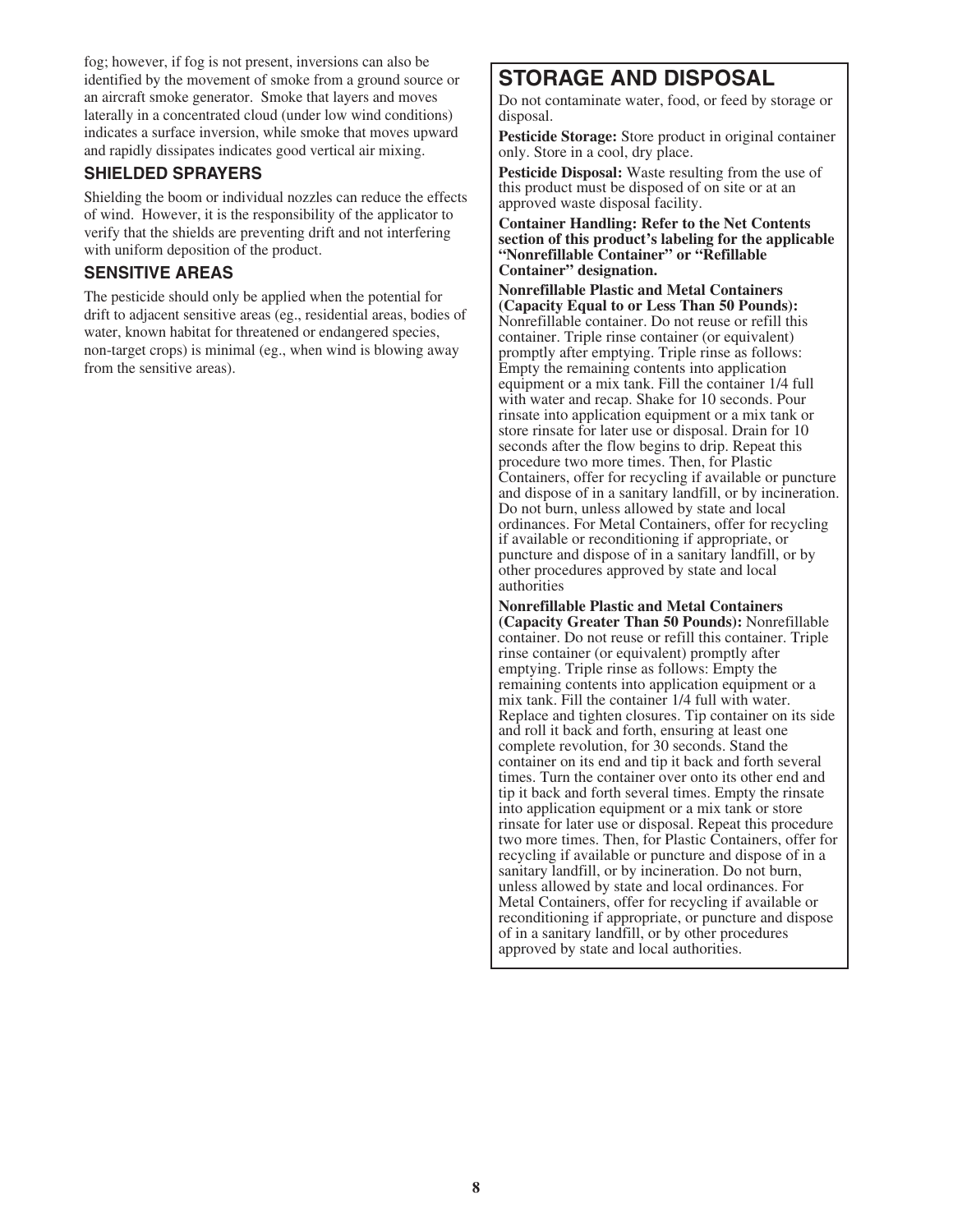**Nonrefillable Plastic and Metal Containers, e.g., Intermediate Bulk Containers [IBC] (Size or Shape Too Large to be Tipped, Rolled or Turned Upside Down):** Nonrefillable container. Do not reuse or refill this container. Clean container promptly after emptying the contents from this container into application equipment or mix tank and before final disposal using the following pressure rinsing procedure. Insert a lance fitted with a suitable tank cleaning nozzle into the container and ensure that the water spray thoroughly covers the top, bottom and all sides inside the container. The nozzle manufacturer generally provides instructions for the appropriate spray pressure, spray duration and/or spray volume. If the manufacturer's instructions are not available, pressure rinse the container for at least 60 seconds using a minimum pressure of 30 PSI with a minimum rinse volume of 10% of the container volume. Drain, pour or pump rinsate into application equipment or rinsate collection system. Repeat this pressure rinsing procedure two more times. Then, for Plastic Containers, offer for recycling if available or puncture and dispose of in a sanitary landfill, or by incineration. For Metal Containers, offer for recycling if available or reconditioning if appropriate, or puncture and dispose of in a sanitary landfill, or by other procedures approved by state and local authorities.

**Nonrefillable Paper or Plastic Bags, Fiber Sacks including Flexible Intermediate Bulk Containers (FIBC) or Fiber Drums With Liners:** Nonrefillable container. Do not reuse or refill this container. Completely empty paper or plastic bag, fiber sack or drum liner by shaking and tapping sides and bottom to loosen clinging particles. Empty residue into application or manufacturing equipment. Then offer for recycling if available or dispose of empty paper or plastic bag, fiber sack or fiber drum and liner in a sanitary landfill, or by incineration. Do not burn, unless allowed by state and local ordinances.

**Refillable Fiber Drums With Liners:** Refillable container (fiber drum only). *Refilling Fiber Drum:* Refill this fiber drum with DuPont™ KROVAR<sup>®</sup> I DF containing bromacil and diuron only. Do not reuse this fiber drum for any other purpose. Cleaning before refilling is the responsibility of the refiller. Completely empty liner by shaking and tapping sides and bottom to loosen clinging particles. Empty residue into application or manufacturing equipment. *Disposing of Fiber Drum and/or Liner:* Do not reuse this fiber drum for any other purpose other than refilling (see preceding). Cleaning the container (liner and/or fiber drum) before final disposal is the responsibility of the person disposing of the container. Offer the liner for recycling if available or dispose of liner in a sanitary landfill, or by incineration. Do not burn, unless allowed by state and local ordinances. If drum is contaminated and cannot be reused, dispose of it in the manner required for its liner. To clean the fiber drum before final disposal, completely empty the fiber drum by shaking and tapping sides and bottom to loosen clinging particles. Empty residue into application or manufacturing equipment. Then offer the fiber drum for recycling if available or dispose of in a sanitary landfill, or by incineration. Do not burn, unless allowed by state and local ordinances.

**All Other Refillable Containers:** Refillable container. *Refilling Container:* Refill this container with KROVAR<sup>®</sup> I DF containing bromacil and diuron only. Do not reuse this container for any other purpose. Cleaning before refilling is the responsibility of the refiller. Prior to refilling, inspect carefully for damage such as cracks, punctures, abrasions, worn out threads and closure devices. If damage is found, do not use the container, contact DuPont at the number below for instructions. Check for leaks after refilling and before transporting. If leaks are found, do not reuse or transport container, contact DuPont at the number below for instructions. *Disposing of Container:* Do not reuse this container for any other purpose other than refilling (see preceding). Cleaning the container before final disposal is the responsibility of the person disposing of the container. To clean the container before final disposal, use the following pressure rinsing procedure. Insert a lance fitted with a suitable tank cleaning nozzle into the container and ensure that the water spray thoroughly covers the top, bottom and all sides inside the container. The nozzle manufacturer generally provides instructions for the appropriate spray pressure, spray duration and/or spray volume. If the manufacturer's instructions are not available, pressure rinse the container for at least 60 seconds using a minimum pressure of 30 PSI with a minimum rinse volume of 10% of the container volume. Drain, pour or pump rinsate into application equipment or rinsate collection system. Repeat this pressure rinsing procedure two more times. Then, for Plastic Containers, offer for recycling if available or puncture and dispose of in a sanitary landfill, or by incineration. Do not burn, unless allowed by state and local ordinances. For Metal Containers, offer for recycling if available or reconditioning if appropriate, or puncture and dispose of in a sanitary landfill, or by other procedures approved by state and local authorities.

**Outer Foil Pouches of Water Soluble Packets (WSP):** Nonrefillable container. Do not reuse or refill this container. Offer for recycling if available or, dispose of the empty outer foil pouch in the trash as long as WSP is unbroken. If the outer pouch contacts the formulated product in any way, the pouch must be triple rinsed with clean water. Add the rinsate to the spray tank and dispose of the outer pouch as described previously.

Do not transport if this container is damaged or leaking. If the container is damaged, leaking or obsolete, or in the event of a major spill, fire or other emergency, contact DuPont at 1-800-441-3637, day or night.

**NOTICE TO BUYER:** Purchase of this material does not confer any rights under patents of countries outside of the United States.

The DuPont Oval, DuPont™, KROVAR® and OUST® are trademarks or registered trademarks of E. I. duPont de Nemours and Company

**SL - 1539 042210 04-14-10**